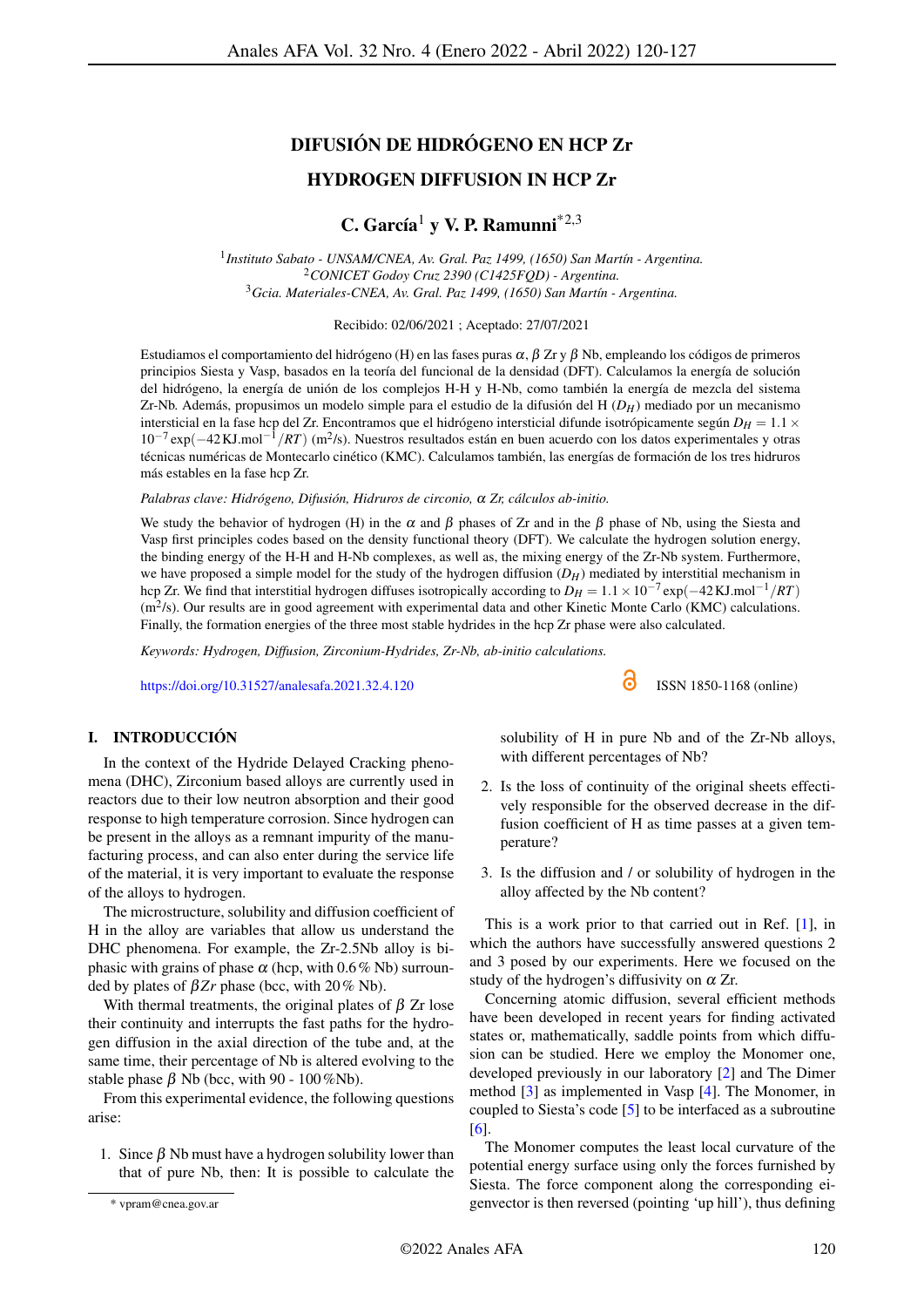a pseudo force that drives the system towards saddles. Both, local curvature and configuration displacement stages are performed within independent conjugate gradients loops. The method is akin to the Dimer one from the literature [\[3\]](#page-6-2), but roughly employs half the number of force evaluations.

These methods are very efficient at obtaining the migration barriers from which we study the atomic diffusion in metals. In this way, Ishioka and Koiwa [\[7\]](#page-6-6) have studied the interstitial diffusion in hcp metals, involving octahedral and tetrahedral sites. They have proposed an on-lattice random walk model to derive the diffusivities of impurity atoms on a crystal lattice containing multiple sublattices, such as the octahedral and tetrahedral sites in hcp crystals.

Here we focused on the study of the hydrogen's behavior in Zr-Nb. In this sense we study some relevant diffusion parameters, namely: (i) the hydrogen solubility, (ii) the hydrogen binding energies of the H-H and H-Nb complexes, (iii) the mixing solution energy of Nb-Zr and (iv) the hydrogen diffusion coefficients in hcp Zr. With this purpose, we perform ab-initio calculations with Siesta [\[5\]](#page-6-4) and Vasp [\[4\]](#page-6-3), in order to obtain the hydrogen migration barriers in the bulk of  $\alpha$  Zr using the model developed in Ref. [\[7\]](#page-6-6). Classical calculations were also performed in order to check some structure consistence.

The present paper is structured as follows: Section  $\Pi$  describes our calculation methodology with the DFT based codes as Siesta and Vasp, and from classical codes. Sections [III](#page-1-1) show the way as the lattice parameter is calculated from the fit of a third-order Birch-Murnagahn equation of state, EOS, [\[8\]](#page-6-7). Section [IV,](#page-3-0) is devoted to summarize the energetic of Hydrogen in the Zr-Nb system. Section [V](#page-4-0) describes the way as the H-diffusion coefficients were calculated in  $\alpha$  Zr together with our numerical results. In brief, Section [VI,](#page-5-0) describes the structure of the three stable zirconiumhydrides in  $\alpha Zr$ . The last section presents some conclusions.

## <span id="page-1-0"></span>II. CALCULATION METHODOLOGY

Ab initio calculations were performed as implemented in Siesta and Vasp. Siesta, is a freely available code [\[5\]](#page-6-4), which is based on pseudopotentials and numerical, atomic-like, basis functions. The pseudopotential and basis for Zr are according to Ref. [\[6\]](#page-6-5). Pseudopotential for H was downloaded from Siesta's home page, and the corresponding base was automatically generated using the code itself.

Present Siesta calculations were carried out within the generalized gradient approximation (GGA) for exchange and correlation, according to the PBE parameterization described in Ref. [\[9\]](#page-6-8). A spatial mesh cutoff of 460.0 Ry were used, with a smearing temperature of 0.15 eV, within a Fermi–Dirac scheme. Reciprocal space is partitioned in a  $5 \times 5 \times 5$  Monkhorst–Pack grid. All calculations were atomically relaxed, though the cell boundary remains fixed. For hydrogen, we used a so called TZDP basis with a split norm parameter of 0.5, which is the accurate one that most efficiently relaxes the bulk containing H.

Vasp uses a projector augmented-wave formalism to describe the interactions between atoms [\[10\]](#page-6-9). An energy cutoff of 460 eV and fine Γ-centered k-point meshes automatically generated with the Monkhorst-Pack scheme [\[11\]](#page-6-10) of  $5 \times 5 \times 5$ -k points mesh ensured electronic convergence of the calculations. For the term of exchange and correlation we use the PBE-GGA approximation, with the Methfessel-Paxton broadening scheme with a 0.3 eV width. Concerning optimum structures, relaxation was done until the residual forces were below 0.02 eV/Å.

In both, Siesta and Vasp, we have used two supercell sizes of 48 and 54 atoms, respectuvely for  $\alpha Zr$  and  $\beta$ Nb. The supercell of  $\alpha$ Zr with 48 atoms is constructed by reproducing the conventional cell, of 4 atoms, along the lattice vectors of the hexagonal primitive cell a, b and c, in  $2 \times 3 \times 2$ .

In addition, we have performed calculations with the molecular statics technique (MS), implemented in an in-house code, provided with suitable EAM interatomic potentials for Zr [\[12\]](#page-6-11). We use a simulation cell of  $15 \times 10 \times 10$  and  $20 \times 20 \times 20$  respectively containing 6000 Zr or Nb atoms, with periodic boundary conditions.

These methods are very efficient at obtaining the equilibrium positions of the atoms by relaxing the structure via the conjugate gradients technique. Impurity and defect relaxation, includes interstitial H atoms in  $\alpha Zr$ ,  $\beta Nb$ , as well as, in the Zr-Nb alloy structure. The needed migration barriers of several jumps were calculated coupling both EAM and Siesta techniques to the Monomer method [\[2,](#page-6-1) [6\]](#page-6-5), while we used the DIMER as implemented in Vasp [\[3\]](#page-6-2).

Finally, our calculations were carried out at constant volume, and therefore the enthalpic barrier  $\Delta H = \Delta U + p\Delta V$ is equal to the internal energy barrier ∆*U*.

#### The empirical formula (EF)

The EF is an expression that represents the simplest proportion in which the atoms are present in the alloy. In the case of the Zr-2.5Nb alloy, we start from a hypothetical sample with 100 gr of Zr-2.5Nb. From the% of Nb we defined that in 100 gr of the sample there are 2.5 gr of Nb while the rest,  $(100-2.5) = 97.5$  gr, are of Zr. The moles of Zr and Nb that are present in those 100 gr of Zr-2.5Nb, are obtained through the ratio between the grams of each species in the sample by their respective molecular weights,  $P_M^{Zr} = 91.224$ and  $P_M^{Nb} = 92.90637$ , as,

<span id="page-1-2"></span>
$$
97.5 \,\text{gr} \,\text{Zr} / 91.224 = 1.0057 \,\text{moles of Zr}, \tag{1}
$$

$$
2.5 \text{ gr Nb} / 92.90637 = 0.0269 \text{ moles of Nb.} \tag{2}
$$

In Eqs.  $(1)$  and  $(2)$  the ratio between species that contains the least number of moles gives the empirical formula  $Zr_{37}$ :  $Nb<sub>1</sub>$  for the alloy. This assumes that Nb atoms are located at periodic positions and not randomly; Also, this does not consider the different compositions of the alpha and beta phases.

From this result, we were considered two sizes of supercells, one of 36 atoms of Zr and another one with 48 atoms of Zr.

## <span id="page-1-1"></span>III. STRUCTURE OPTIMIZATION

For  $β$  Nb and  $β$  Zr, in order to better describe bulk zirconium properties, we determine a cut-off for the needed size of k-point mesh. On a  $1 \times 1 \times 1$  cell consisting of two Nb or Zr atoms, several calculations were done using k-point meshes with sizes of  $12 \times 12 \times 8$ ,  $16 \times 16 \times 10$ ,  $20 \times 20 \times 14$ ,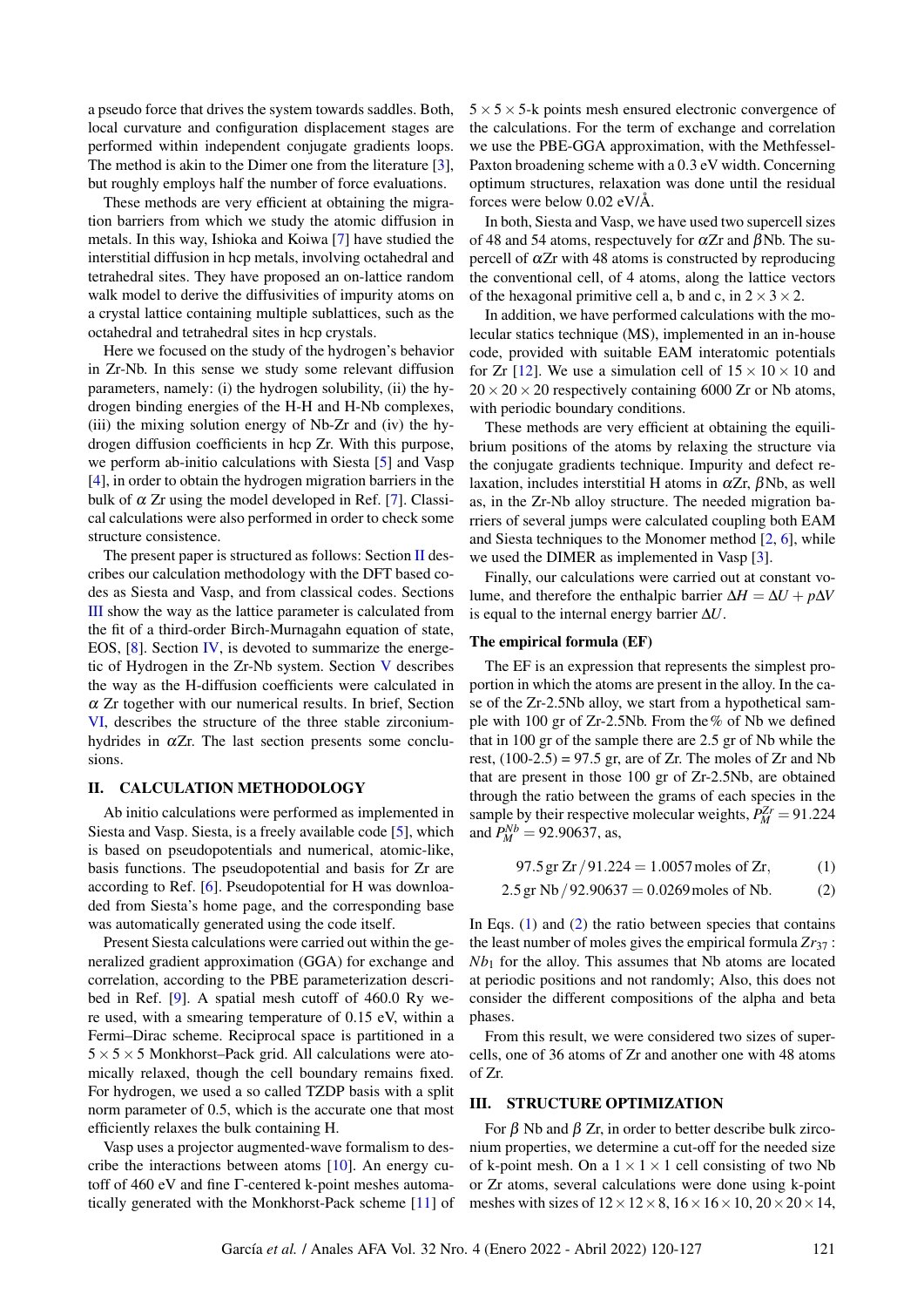$24 \times 24 \times 16$ ,  $28 \times 28 \times 18$  and  $32 \times 32 \times 20$  with the use of 95, 180, 352, 549, 800 and 1122 irreducible k-points, respectively.

Using a general convergence cut-off of 5 meV/atom, it was shown that the choice of  $20 \times 20 \times 14$  k-point mesh would be sufficient to represent the both. Nb and Zr  $1 \times$  $1 \times 1$  supercells while keeping the computational effort at the minimum level. In subsequent calculations, choice of kpoint mesh would be made based on the ratio between the size of the new supercell and that of the  $1 \times 1 \times 1$  supercell.

With the chosen k-point mesh, equation of state calculations were done in determining the computational lattice parameters of bulk βZr and βNb as follows: We perform an automated volume scan by means of a shell script loop.sh, with lattice parameters above and below the experimental value. Then, the procedure was to get the energy as a function of volume using by regression fitting DFT results to third-order Birch-Murnagahn equation of state, EOS, [\[8\]](#page-6-7).

<span id="page-2-0"></span>
$$
E(V) = E_0 + \frac{9V_0B_0}{16} \left\{ \left[ \left( \frac{V_0}{V} \right)^{2/3} - 1 \right]^3 B'_0 \right. \\ + \left[ \left( \frac{V_0}{V} \right)^{2/3} - 1 \right]^2 \left[ 6 - 4 \left( \frac{V_0}{V} \right)^{2/3} \right] \right\} \tag{3}
$$

In Eq.  $(3)$ ,  $V_0$  was found from the regression fitting in Fig. [1,](#page-2-1) which corresponds to the cell volume that result in the lowest possible total energy of the system. One last calculation to calculate the Zr lattice parameter was to optimize the ionic structure of a zirconium cell with a fixed volume equal to the value of  $V_0$ . In addition, by getting the energy as a function of volume using third-order Birch-Murnagahn EOS, information about bulk modulus was also found.

The optimization procedure is also used with hcp structures. The fitting of the best *a* and *c* or *c*/*a* for hcp crystals is more difficult than in the previous case of the cubic lattices. This is because for hcp alloys, one should define a global minimum of the total energy of a crystal as a function of both, the volume of the unit cell and the structural relation *c*/*a*.

We have obtained a lattice parameter of  $a_{Nb} = 3.304$  Å and  $a_{Nb} = 3.301$  Å for a supercell containing 16 and 54 Nb atoms, respectively.

Also, the above procedure, is performed in order to obtain the optimal lattice parameter of the structure including interstitial (H) and substitutional (Nb) defects. For  $\alpha Zr$  and  $\alpha$ Zr containing impurities, a test value of structural relation *c*/*a* was fixed. The standard optimization procedure, like in the case of cubic lattices, was used to define the optimal volume of the unit cell corresponding to the minimum of the total energy as a function of the unit cell volume,  $E_{min}^{(i)}(c/a)_{i}$ , where i=1,...,N, the number of test values for the structural relation *c*/*a*.

The obtained empiric data as the dependence  $E_{min}(c/a)$ , were approximated by the functional dependence. The minimum of this dependence corresponds to the optimal value of the structural relation (c/a)*opt*. Next, for the determined  $(c/a)_{opt}$ , the standard optimization procedure was made to determine a global minimum of the total energy and the op-

<span id="page-2-1"></span>

*FIG. 1: Optimized lattice parameter of a* β*Nb supercell containing 16 atoms.*

timal unit cell volume, respectively.

Using the standard definition for the volume of the HCP unit cell  $V_{hcp} = (c/a)_{opt} a_{hcp}^3 \sin(\frac{2\pi}{3})$  the optimal lattice constant *ahcp* was determined for each case. Table [1,](#page-2-2) summarizes present results of the optimized lattice parameters from Zr and Nb.

Table [1](#page-2-2) reports the calculated lattice parameters of  $\alpha$ ,  $\beta$ Zr and β Nb, namely: The lattice parameters, *a* and *c*/*a*, the Bulk modulus,  $B$ , the Cohsive energy,  $E_c$ , the vacancy formation energy,  $E_f^V$ , and the vacancy migration energy,  $E_m^V$ , in comparison with experimental and theoretical values reported in the literature.

Fig. [1,](#page-2-1) show our results of the optimized lattice parameter from the fit of Eq. [\(3\)](#page-2-0) of a supercell containing 16 atoms of  $\beta$ Nb. In this case the Bulk modulus was obtained, as well as, the resulting pressure of the supercell after relaxation. The same procedure was followed from 2 up to 54 atoms of Nb and Zr atoms with bcc structure.

<span id="page-2-2"></span>*TABLE 1: Lattice parameter (in Å) and the vacancy formation and migration energy (in eV).*

| $\alpha Zr$                         | Vasp/Siesta | <b>Vasp</b> | <b>Vasp</b> | <b>EAM</b> | Exp.         |
|-------------------------------------|-------------|-------------|-------------|------------|--------------|
|                                     | $N = 48$    | $N = 36$    | Ref. [13]   | $N = 6000$ |              |
| $\boldsymbol{a}$                    | 3.237/3.239 | 3.240       | 3.237       | 3.2171     | 3.232 [14]   |
| $\mathcal{C}$                       | 5.176/5.185 | 5.186       | 5.183       |            | $5.141$ [15] |
| c/a                                 | 1.599/1.601 | 1.601       | 1.601       | 1.6046     | 1.5929 [14]  |
| $E_v^f$                             | 1.89/1.96   | 2.202       |             | 1.79       | $1.750$ [15] |
| $E_c$                               | 6.25        | 6.28        | 6.34        | 6.25       | $6.25$ [16]  |
| $E_f^v$                             | 1.79        | 2.00        | 2.02        |            | $1.74$ [16]  |
| $E_w^v$ in $\langle c \rangle$ (eV) | 0.61        | 0.61        |             | 0.61       | $0.60$ [17]  |
| $E_w^v$ in $\langle a \rangle$ (eV) | 0.66        | 0.65        |             | 0.66       | $0.62$ [18]  |
| $\beta Nb$                          | Vasp/Siesta | <b>Vasp</b> | <b>Vasp</b> | <b>EAM</b> | Exp.         |
|                                     | $N = 108$   | $N=54$      | Ref. [19]   | Ref. [20]  |              |
| $a(\check{A})$                      | 3.303/3.308 | 3.304       | 3.309       | 3.3000     | 3.303 [21]   |
| $E_f^v$                             | 2.680/2.704 | 2.72        | 2.700       |            |              |
| $E_c$                               | 7.610/7.730 | 7.64        |             | 7.57       | $7.57$ [16]  |
| $E_f^v$                             | 2.76        | 2.81        | 2.88 [22]   | 2.75       | $2.75$ [23]  |
| $E_m^v$                             | 0.65        | 0.70        | $0.55$ [24] | 0.67       |              |

The comparison in Table [1](#page-2-2) shows that the predicted geometries of the GGA (PBE) slightly overerestimated the experimental lattice parameters. Although the regression fit-ting of the EOS in Eq. [\(3\)](#page-2-0) overestimates  $V_0$  by about 1.0%, this discrepancy between the DFT results and the reported experimental data was acceptable for this study. Then, the current set up of zirconium supercells with the chosen kpoints mesh is approximately accurate in representing the actual zirconium and niobium metal structure.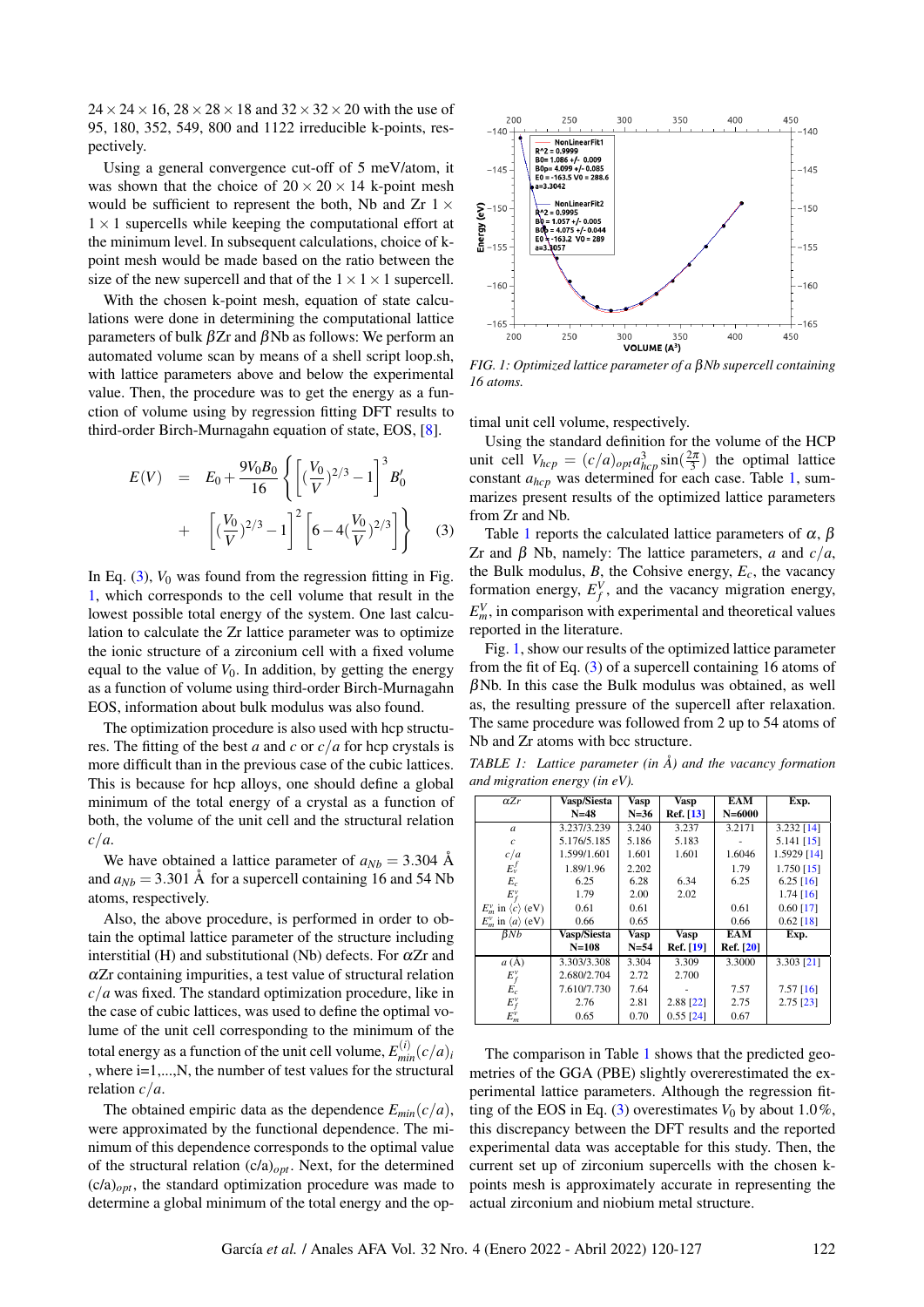The dependence of the lattice parameter,  $a_{Zr}$ , for  $\beta$  Zr-Nb alloys versus niobium concentration was previously evaluated in Ref. [\[25\]](#page-7-12). The authors have shown that with an increase in the niobium concentration the lattice constant decreases according to the linear law. This result is consistent with the well known approximate empirical rule, called in metallurgy Vegard's law. Also, at 0% of Nb the lattice parameter of  $βZr$  is  $a_{Zr}^{bcc} = 3.5634$  Å while for pure  $βNb$  is  $a_{Nb}^{bcc} = 3.3004$  Å. Present calculations give  $a_{Zr}^{bcc} = 3.5629$  Å.

#### <span id="page-3-0"></span>IV. THE ENERGETIC OF THE Zr-Nb SYSTEM

#### IV.1 Mixing solution energy

The mixing solution energy,  $\Omega_{mix}^{\alpha,\beta}$ , of a substitutional B atom in a matrix of A atoms with  $\alpha$  or  $\beta$  structure, is obtained as [\[19\]](#page-7-6),

$$
\Delta E[A_{N-M}B_M] = E[A_{N-M}B_M]
$$
\n
$$
- (N-M)E_0^A[A] - \frac{M}{N}E_0^B[B],
$$
\n(4)

with  $E[A_{N-M}B_M]$  the energy of the supercell with (N-M) A atoms and M B-atoms,  $E_0^A[A]$  the reference energy of the matrix calculated with the same supercell and  $E_0^B[B]$ the energy per atom of B in its state of reference (bcc for  $\beta Nb$  and hcp for  $\alpha Zr$ ). This excess energy is the solution energy weighted by the solute concentration  $\chi_B = \frac{M}{N}$  as in Ref. [\[19\]](#page-7-6),

<span id="page-3-1"></span>
$$
\Delta E[A_{N-M}B_M] = \chi_B \Omega_{mix}^{\alpha,\beta},\tag{5}
$$

High and positive values of Eq.  $(5)$ , show a strong tendency to Zr and Nb atoms not to mix in the Zr-Nb alloy. Here, for the diluted limit, we have used a supercell of 108 and 144 atoms respectively for bcc Nb and hcp Zr.

As  $\chi_B = \frac{M}{N}$  and defining  $x = \chi_{Zr} = 1 - \chi_{Nb}$  we obtain  $\Omega^{\beta Nb}(x \to 0) = 0.322$  eV for a substitutional Zr diluited in  $βNb$ , and  $Ω<sup>αZr</sup>(x \to 0) = 0.632$  eV for a substitutional Nb atom in  $\alpha Zr$ . The last results are in agreement with previous DFT ones of 0.61 eV [\[26\]](#page-7-13) and 0.68 eV [\[27\]](#page-7-14).

Our results show that Nb has a low solubility in  $\alpha Zr$  given the high value of 0.63 eV, while Zr has high solubility in  $βNb$ . For the supercells with 54 and 48 atoms of  $βNb$  and  $\alpha Z$ r,  $\Omega^{\beta Nb}(x \to 0) = 0.34$  eV and  $\Omega^{\alpha Zr}(x \to 0) = 0.641$  eV, respectively.

#### IV.2 Hydrogen solution energies in α*Zr* and β*Nb*

The hydrogen solution energy, *ES*, at stable sites were calculated according to the following expression [\[28\]](#page-7-15),

$$
E_S^H = E(N, H) - E(N) - \frac{1}{2}E(H_2) - E_{ZPE}.
$$
 (6)

In Eq. [\(6\)](#page-3-2)  $E(N,H)$  is the energy of the supercell containing N atoms plus an absorbed hydrogen at a determined interstitial site,  $E(N)$  the energy of supercell without defects,  $\frac{1}{2}E(H_2)$  the energy of the hydrogen in the gaseous phase, and *EZPE*, the zero point energy (ZPE) that corresponds to quantum corrections. The value of the solution energy in a given site gives us information about the stability of such a site.

<span id="page-3-3"></span>

*FIG. 2: The fitted hydrogen molecule, H*2*, bond length.*

In Eq.  $(6)$ , the third term corresponds to half of the total energy of the hydrogen molecule, is calculated using a cell of sides  $10 \times 10 \times 10 \text{ Å}^3$  containing only the dimer,  $H_2$ , in the center of the cell for a single k-point. While the last term, correspond to the zero point energy due to quantum corrections.

Fig. [2](#page-3-3) shows the obtained equilibrium bond length of 0.750 Å for the hydrogen molecule, and a dimer energy of 6.765 eV, from which we calculate a binding energy of 4.54 eV for the hydrogen molecule, in agreement with experimental values of 0.741 Å, and 4.75 eV  $[29]$ , respectively.

The calculated  $H_2$  vibration frequency are 4401 cm<sup>-1</sup>, that agrees with the experimental value of 4395 cm<sup>-1</sup> [\[30\]](#page-7-17). Finally, present result of the ZPE 0.27 eV, reproduces the experimental value 0.274 eV [\[29\]](#page-7-16). Table [2,](#page-3-4) summarizes our results of the H solution energy in the α*Zr* and β*Nb* respectively for a supercell of 48 and 54 atoms. High and negative

<span id="page-3-4"></span>*TABLE 2: Hydrogen solution energy,*  $E_S^H$  (in eV) calculated with *Siesta/Vasp.*

| <b>System</b>       | $E_\mathrm{c}^H$ | <b>H-Site</b> | Refs.         |
|---------------------|------------------|---------------|---------------|
| $\alpha Zr_{48}H$   | $-0.481$         | т             | $-0.609$ [30] |
| $\alpha Zr_{48}H$   | $-0.407$         | O             | $-0.549$ [30] |
| $\beta Nb_{54}H$    | $-0.323$         | Т             | $-0.340$ [31] |
| $\beta Nb_{54}H$    | $-0.052$         | O             | $-0.030$ [31] |
| $\alpha Zr_{48}H_2$ | $-0.963$         | Т             |               |
| $\alpha Zr_{48}H_2$ | $-0.637$         | Ω             |               |

<span id="page-3-2"></span>values of the solution energies mean stable sites, while positive values can infer that the site will be unoccupied or, the site is not favorable for hydrogen solubilization.

The results in Table [2](#page-3-4) reveal that H is highly soluble on both the T and O sites of  $\alpha$  Zr phase, with the following energy relationship  $E_S^H(T) > E_S^H(O)$ . Concerning  $\beta$  Nb, H preferentially dissolves at the T site, whose solubility is much higher than at the O site. In regarding the energy of solution for the 2H in the  $\alpha$  Zr phase, we observe that the T site is the preferential site for 2H whose energy of solution is more than double that of the isolated H in the same phase, showing that there is a slight interaction between the 2H.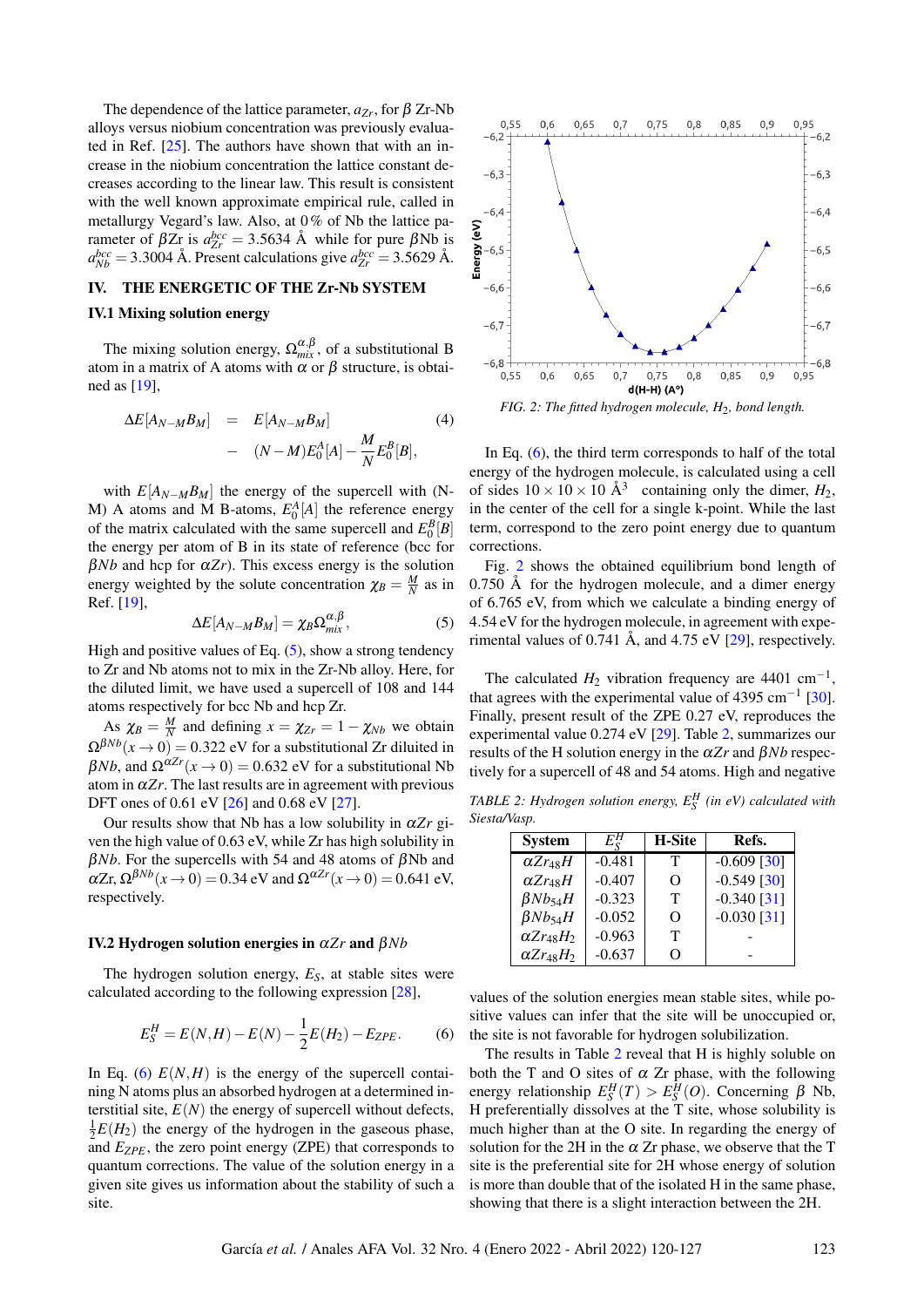#### IV.3 Binding energies

The hydrogen binding energy in a crystal containing N atoms of Zr plus *k* atoms of Nb on substitutional sites, was calculated with the following expression,

<span id="page-4-1"></span>
$$
E_b = \{E(Zr_{N-k}Nb_kH_n) + (n+k-1) \times E(Zr_N)\}
$$
  
- 
$$
\{k \times E(Zr_{N-1}Nb_1) + n \times E(Zr_NH_1)\}.
$$
 (7)

In Eq. [\(7\)](#page-4-1)  $E(Zr_{N-k}Nb_kH_n)$  and  $E(Zr_{N-1}Nb_1)$  are respectively the energy of the supercell of Zr containing *k* substitutional atom of Nb, plus *n*-atoms of interstitial H, and the energy o the supercell with  $(N - 1)$  atoms of Zr plus a substitutional Nb.  $E(Zr_NH_1)$  is the energy of the crystal containing *N*-atoms of Zr with a single interstitial H at its minimum configuration, while  $E(Zr_N)$  is the energy of the perfect Zr lattice. Negative/positive values of *Eb* indicate repulsion/attraction between the H and the solute atom. Table [3](#page-4-2) summarizes present results with Siesta and Vasp.

<span id="page-4-2"></span>*TABLE 3: Binding energies (in eV) with Siesta/Vasp calculations for a supercell with N=48 atoms of Zr, n=1 or 2 H atoms and k=1 atom of substitutional Nb. Ta and Tc correspond to tetrahedral sites for H in the basal and axial axes, respectively.*

| $\alpha Zr$ | $E_{b}^{I_c}$ | $E^{Ia}_t$   | $E_{k}^{O}$  |
|-------------|---------------|--------------|--------------|
| $H-H$       | 0.47/0.31     | $0.01/-0.02$ | 0.12/0.12    |
| $Nb-H$      | 0.11/0.29     | 0.08/0.06    | 0.05/0.04    |
| $Nb-2H$     | $-0.01/-0.02$ | 0.31/0.44    | $0.01/-0.02$ |

Our calculations predict T-sites as the preferential sites of hydrogen dissolved in  $\alpha Zr$ , with  $E_T - E_O = 0.06$  eV the energy difference between T- and O- hydrogen sites. In presence of Nb, this energy difference was maintained.

Results in Table  $3$ , show that  $E_b$  were mostly positive, indicating that the interactions are attractive, that is, energetically favorable for the formation of the complexes, according to Domain et al. [\[32\]](#page-7-19).

The exception is the binding energy of -0.01 / -0.02 eV, weak and negative, showing that the two T- hydrogen do not interact with Nb in the axial plane. The other negative energy of -0.02 eV reveal a slight repulsion between the two O-hydrogen first neighbors of Nb, in the basal plane.

From values in Table [3,](#page-4-2) we assume that the presence of Nb in  $\alpha$ Zr, with a positive binding energy with H, can be interpreted as a reduction in the hydrogen diffusivity by the hydrogen trapped locally by the Nb atom.

#### <span id="page-4-0"></span>V. HYDROGEN DIFFUSION COEFFICIENT

Hydrogen diffusion in hcp Zr involving T and O sites driven by interstitial mechanism were studied with a model proposed by Ishioka and Koiwa [\[33\]](#page-7-20), using an on-lattice random walk model for hcp crystals. The diffusivity along  $\langle c \rangle$  and  $\langle a \rangle$  directions are expressed as,

<span id="page-4-4"></span>
$$
D_c = \frac{\omega_{TO}(3\omega_{OO}\omega_{TO} + 2\omega_{OO}\omega_{TT} + 3\omega_{TT}\omega_{OT})}{4(2\omega_{TT} + 3\omega_{TO})(\omega_{TO} + 2\omega_{OT})}c^2, \quad (8)
$$

$$
D_a = \frac{\omega_{TO}\omega_{OT}}{\omega_{TO} + 2\omega_{OT}}a^2.
$$
 (9)

In Eqs. [\(8\)](#page-4-3) and [\(9\)](#page-4-4),  $\omega_{ij}$  are the mean jump frequencies  $\omega$ of the four possible hydrogen transitions, namely:  $T \rightarrow T$ ,  $O \rightarrow O$ ,  $T \rightarrow O$  and  $O \rightarrow T$ .

In order to compute the mean jump frequencies  $\omega_{\alpha}$  in Eqs. [\(8\)](#page-4-3) and [\(9\)](#page-4-4), we use the Vineyard formalism [\[34\]](#page-7-21), that corresponds to the classical limit, where the vibrational prefactors,  $v_0^*$ , do not depend on the temperature, that is

<span id="page-4-5"></span>
$$
\omega_{\alpha} = v_{\alpha}^* \exp(-E_{\alpha}^m / k_B T). \tag{10}
$$

<span id="page-4-7"></span>In [\(10\)](#page-4-5),  $E^m_\alpha$  are the vacancy migration energies at  $T = 0$  K, while

$$
\mathbf{v}_{\alpha}^{\star} = \left(\prod_{i=1}^{3N-3} \mathbf{v}_i^I\right)_{\alpha} / \left(\prod_{i=1}^{3N-4} \mathbf{v}_i^S\right)_{\alpha} = \mathbf{v}_0 \exp\left(\frac{S_{\alpha}^m}{k_B}\right), \quad (11)
$$

with  $v_i^I$  and  $v_i^S$  the frequencies of the normal vibrational modes at the initial and saddle points, respectively, and  $v_0$ the Deby's frequency. Migration barriers were calculated with the Monomer [\[2\]](#page-6-1) coupled to Siesta [\[6\]](#page-6-5), and the DI-MER Method [\[3\]](#page-6-2) as implemented in Vasp. Present results of the migration barriers (in eV) are summarized in Table [4.](#page-4-6)

<span id="page-4-6"></span>*TABLE 4: Hydrogen migration energies,*  $E_m$  (in eV), in α*Zr calculated with Siesta and Vasp for a supercell of N=48 atoms of Zr and one interstitial H.*

| Jump    | <b>Siesta</b> | Vasp | <b>Ref.</b> [7] |
|---------|---------------|------|-----------------|
| $T-T$   | 0.14          | 0.12 | 0.129           |
| $T - Q$ | 0.45          | 0.39 | 0.406           |
| $T-T$   | 0.36          | 0.32 | 0.346           |
| $O-O$   | 0.42          | 0.37 | 0.398           |

The anisotropy of hydrogen diffusion in  $\alpha Zr$  has been widely studied from Monte Carlo Kinetic (KMC) [\[7,](#page-6-6) [35\]](#page-7-22), using individual H jumps between first neighbors (1NN) T and O sites. These authors have found an expression of the diffusion coefficient  $D_H = 5.55 \times 10^{-7} \exp(0.41 \text{ eV}/RT)$  $m^2s^{-1}$ , which is higher than the experimental value of  $D_H =$  $(6.84 - 7.82) \times 10^{-7}$  exp([0.46 – 0.47] eV/*RT*)m<sup>2</sup>s<sup>-1</sup> [\[36\]](#page-7-23) for  $T < 1000$  K.

On the other hand, Sawatzky et al. [\[35\]](#page-7-22) have obtained the diffusion coefficient for hydrogen in annealed and extruded specimens as  $D_H = 1.17 \times 10^{-7} \text{ m}^2 \text{s}^{-1}$  with  $Q_D = 33.60$ KJ/mol over the temperature range 473 to 973 K from KMC calculations. While, Zhang et al. [\[7\]](#page-6-6), are who have obtained results closer to the experimental ones. Fig. [3](#page-5-1) shows our results of  $D_c$  and  $D_a$  in  $\alpha Zr$  calculated from Eqs. [\(8\)](#page-4-3) and [\(9\)](#page-4-4) using both, Siesta and Vasp codes.

Experimental data from Ref. [\[37\]](#page-7-24) and previous numerical results from KMC calculations in Ref. [\[35\]](#page-7-22), are also included. Experimental results of hydrogen diffusion in  $\alpha Zr$ -2.5Nb [\[38\]](#page-7-25), are shown in blue line.

<span id="page-4-3"></span>The mean jump frequencies were calculated from Eqs. [\(10\)](#page-4-5) and [\(11\)](#page-4-7) with the migration barriers listed in Table [4,](#page-4-6) verify  $\omega_1 > \omega_3 > \omega_4 > \omega_2$ .

Fig.  $3(c)$  $3(c)$  shows the behavior of the mean jump frequencies with the inverse of the temperature.

Fig. [3\(](#page-5-1)a)-(c), show our numerical results of  $D<sub>H</sub>$  and the mean jump frequencies in  $\alpha$  Zr in terms of 1/T (in K<sup>-1</sup>),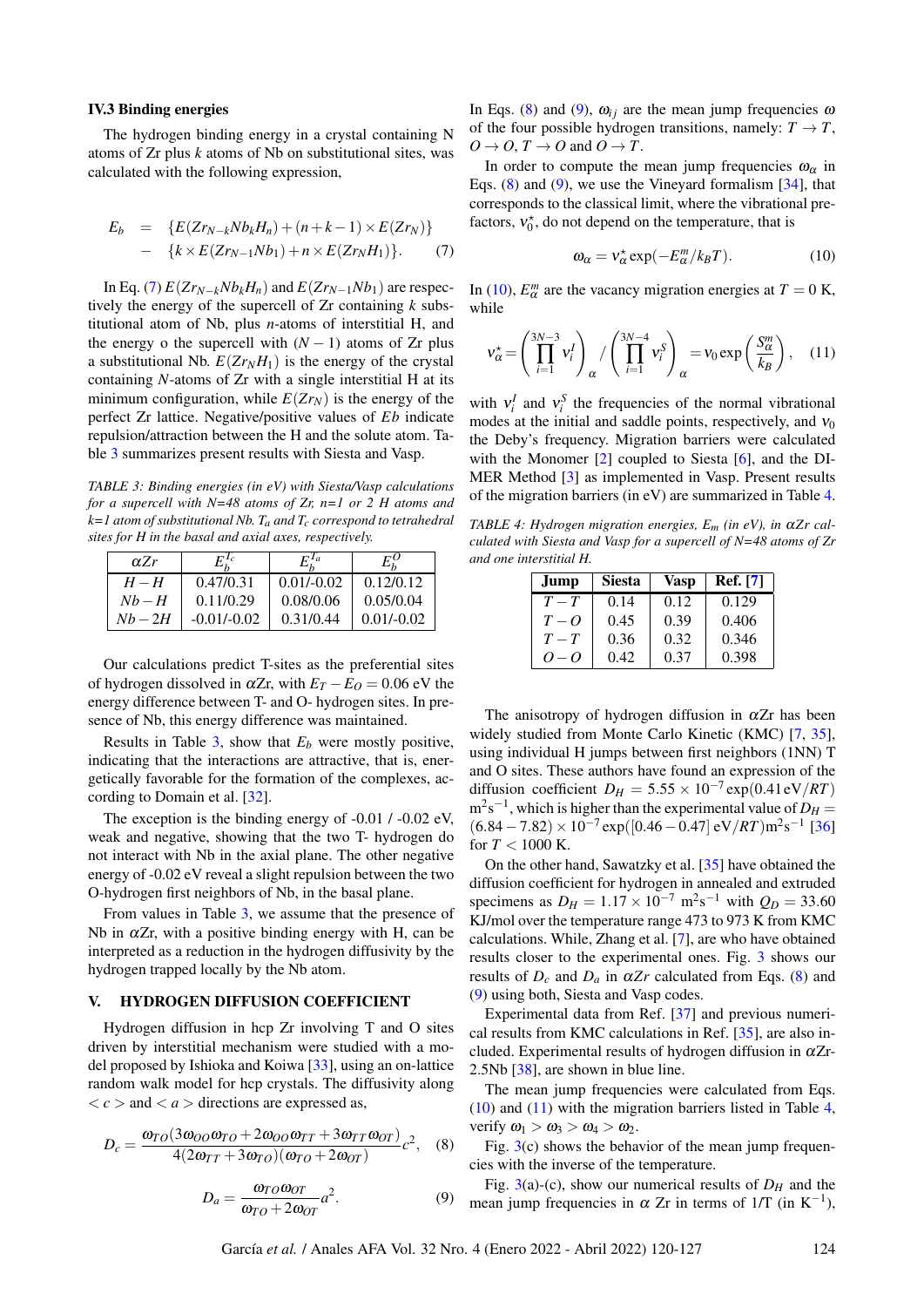<span id="page-5-1"></span>

*FIG. 3: Hydrogen diffusion coefficients vs 1/T (K*−<sup>1</sup> *). The hydrogen diffusion coefficients Dc and Da in black solid and dashed lines respectively, from present calculations with: (a) Siesta, and (b) Vasp. In open triangles and stars DH from experimental data [\[36\]](#page-7-23) and KMC results [\[35\]](#page-7-22). The experimental hydrogen diffusion coefficient in Zr-2.5Nb [\[38\]](#page-7-25) (in blue solid line) is also shown. (c)*  $Mean\ jump\ frequencies\ vs\ I/T\ (K^{-1}) .\ \omega_1>\omega_3>\omega_4>\omega_2.$ 

compared with experimental data in pure metal and the alloy Zr-2.5 Nb. Our results with Vasp reproduce very well the experimental data and the numerical results of KMC.

<span id="page-5-2"></span>The anisotropy of the H diffusion in hcp Zr along the  $\langle c \rangle$ and  $\langle a \rangle$  axes, is measurable from the  $D_c/D_a$  ratio,

$$
\frac{D_c}{D_a} = \frac{3c^2}{8a^2} \left( \frac{2\omega_{OO}}{3\omega_{OT}} + \frac{2\omega_{TT}}{2\omega_{TT} + 3\omega_{TO}} \right). \tag{12}
$$

The dependence on the temperature of the ratio  $D_c/D_a$ , defined in Eq.  $(12)$  is through the mean jump frequencies  $\omega_i$ . Fig. [4](#page-5-3) shows that the results of the ratio  $D_c/D_a$  in Ref. [\[7\]](#page-6-6) (symbols in orange) agree better with present results with Vasp (in dashed line) than with Siesta (solid line). Possibly because Siesta overestimate the values of the migration barriers.

<span id="page-5-3"></span>

*FIG. 4: Dc*/*D<sup>a</sup> vs*1/*T (in K*−<sup>1</sup> *). Symbols in black show our results with Vasp (open stars) and Siesta (full stars). In orange the results in Ref. [\[7\]](#page-6-6).*

## <span id="page-5-0"></span>VI. ZIRCONIUM HYDRIDES

The three most stables zirconium-hydrides in Zr based alloys are  $\delta$ ,  $\gamma$ ,  $\varepsilon$ . The  $\delta$  hydride is the most frequent in Zr-2.5Nb which appears at slow speed of cooling low than 2<sup>°</sup>C/ min. The composition of the δ-hydride is  $ZrH<sub>x</sub>$  with  $1.53 \le x \le 1.66$  (56.7 to 66% at Hydrogen, simulated as  $\delta$  – *ZrH*<sub>1.5</sub>). This hydride forms plates located at the grain boundaries or trans-granular interphases.

This particular form is associated with the following relation of orientation:  $(0002)_{\alpha} \parallel (111)_{\delta}$  and  $[1120]_{\alpha} \parallel [110]_{\delta}$ , which generates a  $(10\overline{1}7)_{\alpha}$  plane that is practically parallel to the basal plane of Zr [\[39\]](#page-7-26) and precipitates mostly in the radial direction, as shown in Fig. [5](#page-6-12) [\[40\]](#page-7-27).

We present our preliminary results in Table [5,](#page-6-13) of the three stable hydrides schematized in Fig. [6.](#page-6-14) Our results reproduce well the ones obtained by Glasoff [\[41\]](#page-7-28). We have followed the same methodology to familiarize ourselves with this type of structures. The equilibrium lattice constants were determined by lattice relaxation, minimizing the total energy of the system by varying atomic positions with the calculation parameters defined in Section [II.](#page-1-0)

In Table [5,](#page-6-13) the values of the lattice parameter of each cell vary little from one hydride to another. Our results agree very well with the calculations made by Glazoff [\[41\]](#page-7-28) and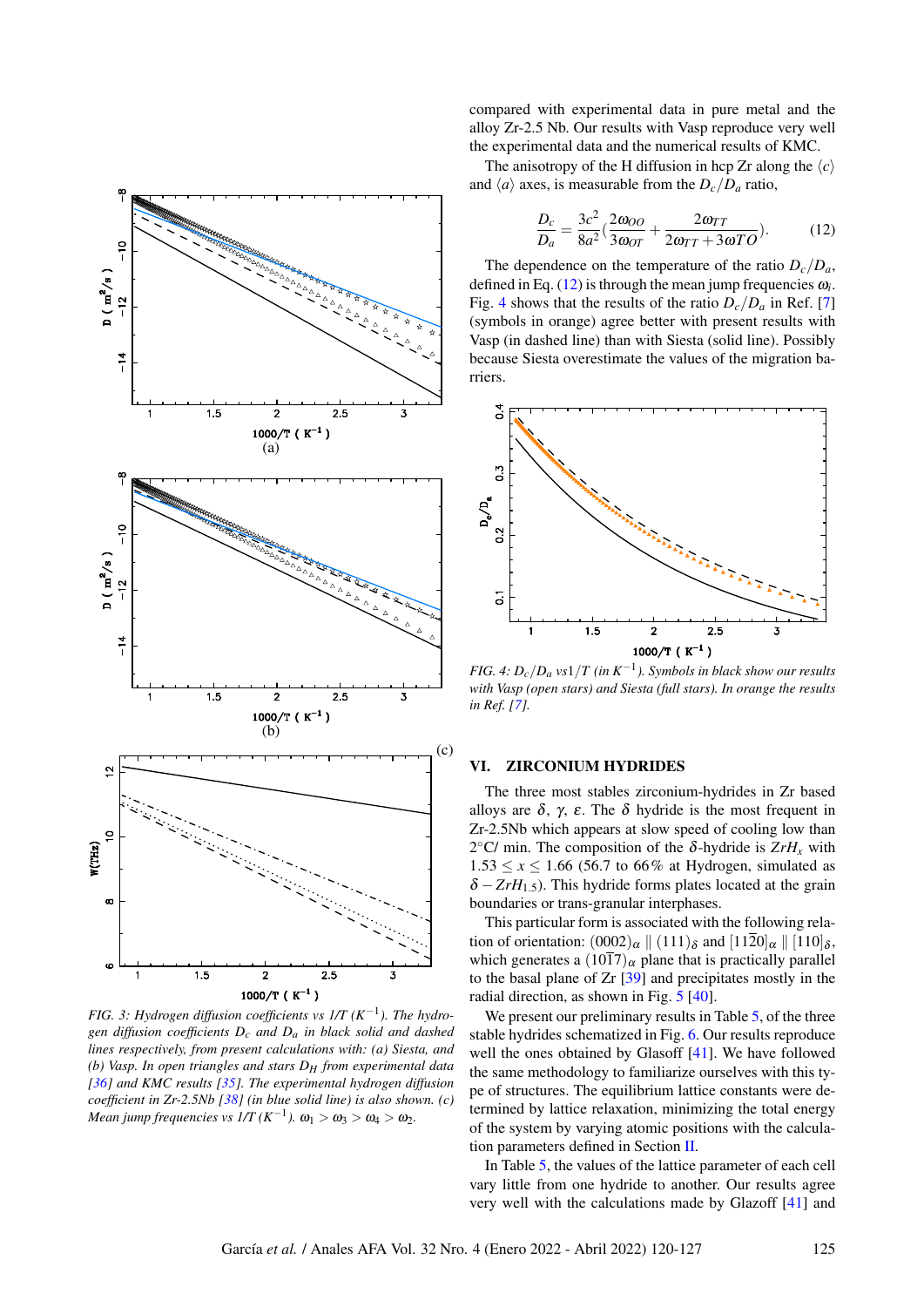<span id="page-6-12"></span>

*FIG. 5: Hydride's Radial and circumferential orientation in tubes of Zr-2.5Nb.*

<span id="page-6-14"></span>

*FIG. 6: Crystal structure of the 3 stable hydrides in zirconium: orthorrombic*  $γ$  − *ZrH; cubic*  $δ$  − *ZrH*<sub>1</sub>, *c and tetragonal*  $ε$  − *ZrH*<sub>2</sub>*.* 

with the available experimental data. The hydride formation enthalpy,  $E_f^x$ , is calculated as Glasoff [\[41\]](#page-7-28).

<span id="page-6-13"></span>*TABLE 5: Lattice parameters (in Å) and the hydrogen solution energy (in eV) of the three stables hydrides in* α*Zr with Vasp.*

| <b>System</b>     | $\gamma$ – $ZrH$ | $\delta - ZrH_{1.5}$ | $\varepsilon$ - $ZrH_2$ |
|-------------------|------------------|----------------------|-------------------------|
| a                 | 3.232            | 4.807                | 3.538                   |
| a [13]            | 3.223            | 4.482                | 3.537                   |
| $a_{exp}$ [42]    | 3.243            | 4.777                | 3.520                   |
| $\mathcal{C}$     | 5.016            | 4.807                | 4.406                   |
| c[13]             | 5.014            | 4.821                | 4.458                   |
| $c_{exp}$ [42]    | 4.948            | 5.777                | 4.449                   |
| c/a               | 1.55             | 1.0                  | 1.25                    |
| $c/a _{exp}$ [42] | 1.53             | 1.0                  | 1.26                    |
| $E_{f}^{x}$       | $-0.408$         | $-0.564$             | $-0.573$                |
| $E_{f}^{x}$ [13]  | $-0.32$          | $-0.548$             | $-0.556$                |

## VII. CONCLUSIONS

In summary, we have studied the hydrogen diffusion by ab initio methods in  $\alpha Zr$ . Also, the energetic of hydrogen in the Zr-Nb system were also studied. We remark that,

- our DFT results of the lattice parameters are in well agreement with the experimental values.
- The calculated formation energies are within the range of values of previous references and experimental values.
- $\blacksquare$  The mixing energy in the dilute limit shows that Zr is energetically favorable to dissolve in the bcc phase of

Nb, and on the contrary, Nb has a low solubility in hcp Zr.

- The presence of Nb in hcp Zr moderately increases the solubility of H around the impurity, implying in a slight reduction in diffusivity of the H by trapping H locally, forming the H-Nb complex.
- The hydrogen solution energy shows that tetrahedral sites are the most stable for H.
- The H-diffusion coefficient in hcp Zr, calculated with Vasp reproduce very well the experimental values and previous results from KMC.

## ACKNOWLEDGEMENTS

We want to thank Dr. Gladys Domizzi for her comments on the manuscript. This work was partially financed by CO-NICET PIP-11220170100021CO.

## REFERENCIAS

- <span id="page-6-0"></span>[1] G. Beltramo, V. Ramunni y R. Pasianot. Theoretical and numerical study of hydrogen diffusion in Zr-Nb alloys. [Ana](http://dx.doi.org/https://doi.org/10.31527/analesafa.2021.32.4.112)les AFA 32, [112-119](http://dx.doi.org/https://doi.org/10.31527/analesafa.2021.32.4.112) [\(2021\).](http://dx.doi.org/https://doi.org/10.31527/analesafa.2021.32.4.112)
- <span id="page-6-1"></span>[2] V. P. Ramunni, M. A. Alurralde y R. C. Pasianot. Search of point defect transition states in hcp twin boundaries: The monomer method. [Phys. Rev. B](http://dx.doi.org/10.1103/physrevb.74.054113) 74, 054113 [\(2006\).](http://dx.doi.org/10.1103/physrevb.74.054113)
- <span id="page-6-2"></span>[3] G. Henkelman y H. Jónsson. A dimer method for finding saddle points on high dimensional potential surfaces using only first derivatives. [J. Chem. Phys.](http://dx.doi.org/10.1063/1.480097) 111, 7010-7022 [\(1999\).](http://dx.doi.org/10.1063/1.480097)
- <span id="page-6-3"></span>[4] G. Kresse y J. Hafner. Ab initiomolecular-dynamics simulation of the liquid-metal–amorphous-semiconductor transition in germanium. [Phys. Rev. B](http://dx.doi.org/10.1103/physrevb.49.14251) 49, 14251-14269 [\(1994\).](http://dx.doi.org/10.1103/physrevb.49.14251)
- <span id="page-6-4"></span>[5] J. M. Soler, E. Artacho, J. D. Gale, A. García, J. Junquera, P. Ordejón y D. Sánchez-Portal. The SIESTA method forab initioorder-Nmaterials simulation. [J. Phys. Condens.](http://dx.doi.org/10.1088/0953-8984/14/11/302) Matter 14, [2745-2779](http://dx.doi.org/10.1088/0953-8984/14/11/302) [\(2002\).](http://dx.doi.org/10.1088/0953-8984/14/11/302)
- <span id="page-6-5"></span>[6] R. Pasianot, R. Pérez, V. Ramunni y M. Weissmann. Ab initio approach to the effect of Fe on the diffusion in hcp Zr II: The energy barriers. [J. Nucl. Mater.](http://dx.doi.org/10.1016/j.jnucmat.2009.03.051) 392, 100-104 [\(2009\).](http://dx.doi.org/10.1016/j.jnucmat.2009.03.051)
- <span id="page-6-6"></span>[7] Y. Zhang, C. Jiang y X. Bai. Anisotropic hydrogen diffusion in  $\alpha$ -Zr and Zircaloy predicted by accelerated kinetic Monte Carlo simulations. [Sci. Rep.](http://dx.doi.org/10.1038/srep41033) 7, 41033 [\(2017\).](http://dx.doi.org/10.1038/srep41033)
- <span id="page-6-7"></span>[8] F. Birch. Finite Elastic Strain of Cubic Crystals. [Phys. Rev.](http://dx.doi.org/10.1103/physrev.71.809) 71, [809-824](http://dx.doi.org/10.1103/physrev.71.809) [\(1947\).](http://dx.doi.org/10.1103/physrev.71.809)
- <span id="page-6-8"></span>[9] J. P. Perdew, K. Burke y M. Ernzerhof. Generalized Gradient Approximation Made Simple. [Phys. Rev. Lett.](http://dx.doi.org/10.1103/physrevlett.77.3865) 77, [3865-3868](http://dx.doi.org/10.1103/physrevlett.77.3865) [\(1996\).](http://dx.doi.org/10.1103/physrevlett.77.3865)
- <span id="page-6-9"></span>[10] P. E. Blöchl, O. Jepsen y O. K. Andersen. Improved tetrahedron method for Brillouin-zone integrations. [Phys. Rev.](http://dx.doi.org/10.1103/physrevb.49.16223) B 49, [16223-16233](http://dx.doi.org/10.1103/physrevb.49.16223) [\(1994\).](http://dx.doi.org/10.1103/physrevb.49.16223)
- <span id="page-6-10"></span>[11] H. J. Monkhorst y J. D. Pack. Special points for Brillouinzone integrations. [Phys. Rev. B](http://dx.doi.org/10.1103/physrevb.13.5188) 13, 5188-5192 [\(1976\).](http://dx.doi.org/10.1103/physrevb.13.5188)
- <span id="page-6-11"></span>[12] R. Pasianot y A. Monti. A many body potential for  $\alpha$ -Zr. Application to defect properties. [J. Nucl. Mater.](http://dx.doi.org/10.1016/s0022-3115(98)00477-2) 264, [198-205](http://dx.doi.org/10.1016/s0022-3115(98)00477-2) [\(1999\).](http://dx.doi.org/10.1016/s0022-3115(98)00477-2)